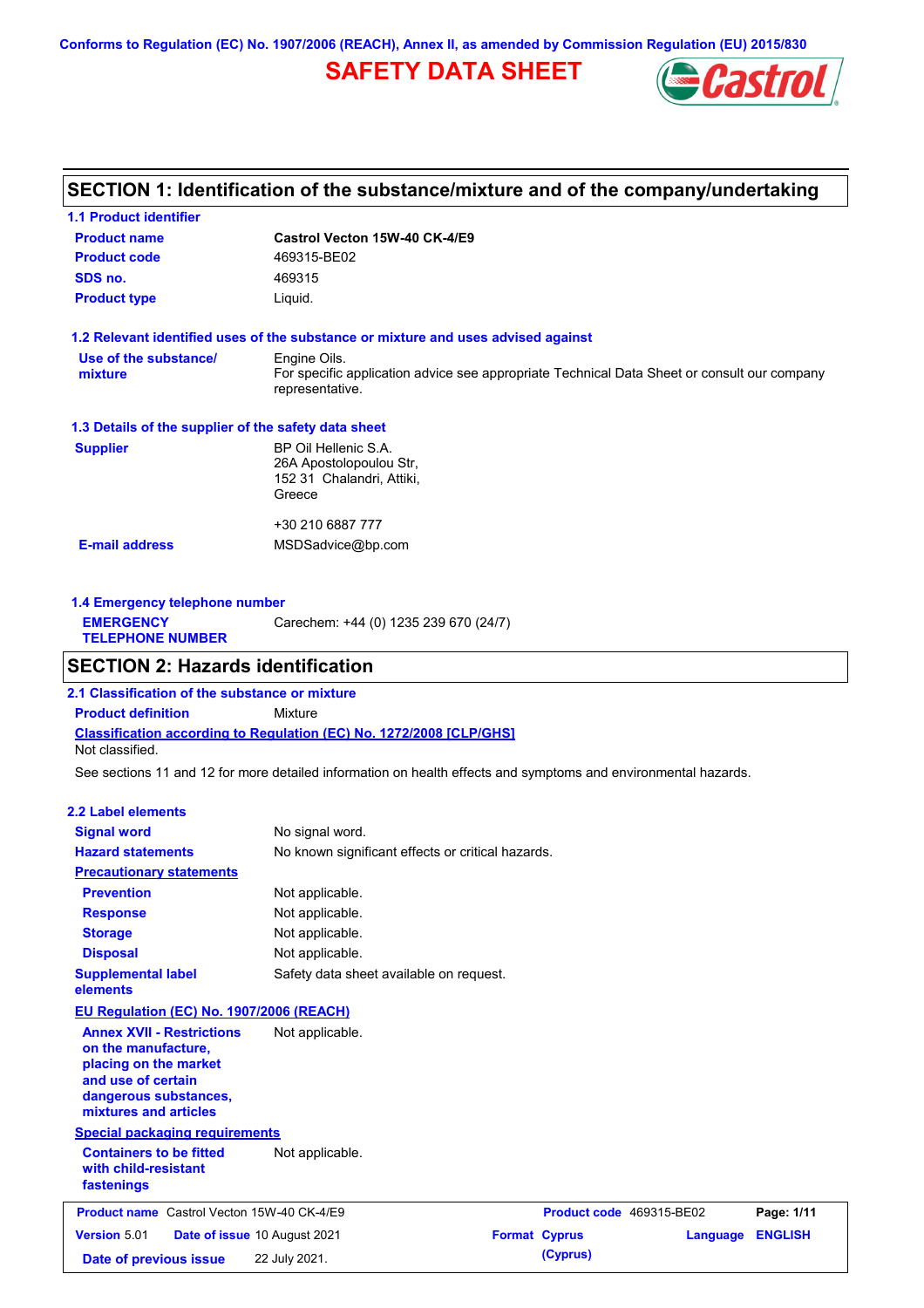## **SECTION 2: Hazards identification**

| Not applicable.                                                                                                                                                                                                                                                                                                                 |
|---------------------------------------------------------------------------------------------------------------------------------------------------------------------------------------------------------------------------------------------------------------------------------------------------------------------------------|
|                                                                                                                                                                                                                                                                                                                                 |
| Product does not meet the criteria for PBT or vPvB according to Regulation (EC) No. 1907/2006.<br>Annex XIII.                                                                                                                                                                                                                   |
| This mixture does not contain any substances that are assessed to be a PBT or a vPvB.                                                                                                                                                                                                                                           |
| Defatting to the skin.<br><b>USED ENGINE OILS</b><br>Used engine oil may contain hazardous components which have the potential to cause skin<br>cancer.<br>See Toxicological Information, section 11 of this Safety Data Sheet.<br>Experimental data on one or more of the components has been used to determine all or part of |
|                                                                                                                                                                                                                                                                                                                                 |

## **SECTION 3: Composition/information on ingredients**

### **3.2 Mixtures**

Mixture **Product definition**

Highly refined base oil (IP 346 DMSO extract < 3%). Proprietary performance additives.

the hazard classification of this product.

| <b>Product/ingredient</b><br>name                                                               | <b>Identifiers</b>                                                                     | $\frac{9}{6}$ | <b>Regulation (EC) No.</b><br>1272/2008 [CLP]                      | <b>Type</b> |
|-------------------------------------------------------------------------------------------------|----------------------------------------------------------------------------------------|---------------|--------------------------------------------------------------------|-------------|
| Distillates (petroleum), hydrotreated<br>heavy paraffinic                                       | REACH #: 01-2119484627-25<br>$EC: 265-157-1$<br>CAS: 64742-54-7<br>Index: 649-467-00-8 | ≤5            | Asp. Tox. 1, H304                                                  | $[1]$       |
| Distillates (petroleum), solvent-<br>dewaxed heavy paraffinic                                   | REACH #: 01-2119471299-27<br>EC: 265-169-7<br>CAS: 64742-65-0<br>Index: 649-474-00-6   | ≤3            | Asp. Tox. 1, H304                                                  | $[1]$       |
| reaction mass of isomers of:<br>C7-9-alkyl 3-(3,5-di-tert-butyl-<br>4-hydroxyphenyl) propionate | REACH #: 01-0000015551-76<br>EC: 406-040-9<br>CAS: 125643-61-0<br>Index: 607-530-00-7  | -≤3           | Aquatic Chronic 4, H413                                            | $[1]$       |
| Distillates (petroleum), solvent-<br>dewaxed light paraffinic                                   | REACH #: 01-2119480132-48<br>EC: 265-159-2<br>CAS: 64742-56-9<br>Index: 649-469-00-9   | -≤3           | Asp. Tox. 1, H304                                                  | [1]         |
| Paraffin oils (petroleum), catalytic<br>dewaxed heavy                                           | REACH #: 01-2119487080-42<br>EC: 265-174-4<br>CAS: 64742-70-7<br>Index: 649-477-00-2   | -≤3           | Asp. Tox. 1, H304                                                  | $[1]$       |
| zinc bis $[O-(6-methylheptyl)]$ bis $[O-(6-methylhept/l)]$<br>(sec-butyl)] bis(dithiophosphate) | REACH #: 01-2119543726-33<br>EC: 298-577-9<br>CAS: 93819-94-4                          | ≤3            | Skin Irrit. 2, H315<br>Eye Dam. 1, H318<br>Aquatic Chronic 2, H411 | $[1]$       |

### **Type**

[1] Substance classified with a health or environmental hazard

[2] Substance with a workplace exposure limit

[3] Substance meets the criteria for PBT according to Regulation (EC) No. 1907/2006, Annex XIII

[4] Substance meets the criteria for vPvB according to Regulation (EC) No. 1907/2006, Annex XIII

[5] Substance of equivalent concern

[6] Additional disclosure due to company policy

Occupational exposure limits, if available, are listed in Section 8.

|                        | <b>Product name</b> Castrol Vecton 15W-40 CK-4/E9 | Product code 469315-BE02 |                         | Page: 2/11 |
|------------------------|---------------------------------------------------|--------------------------|-------------------------|------------|
| <b>Version 5.01</b>    | <b>Date of issue 10 August 2021</b>               | <b>Format Cyprus</b>     | <b>Language ENGLISH</b> |            |
| Date of previous issue | 22 July 2021.                                     | (Cyprus)                 |                         |            |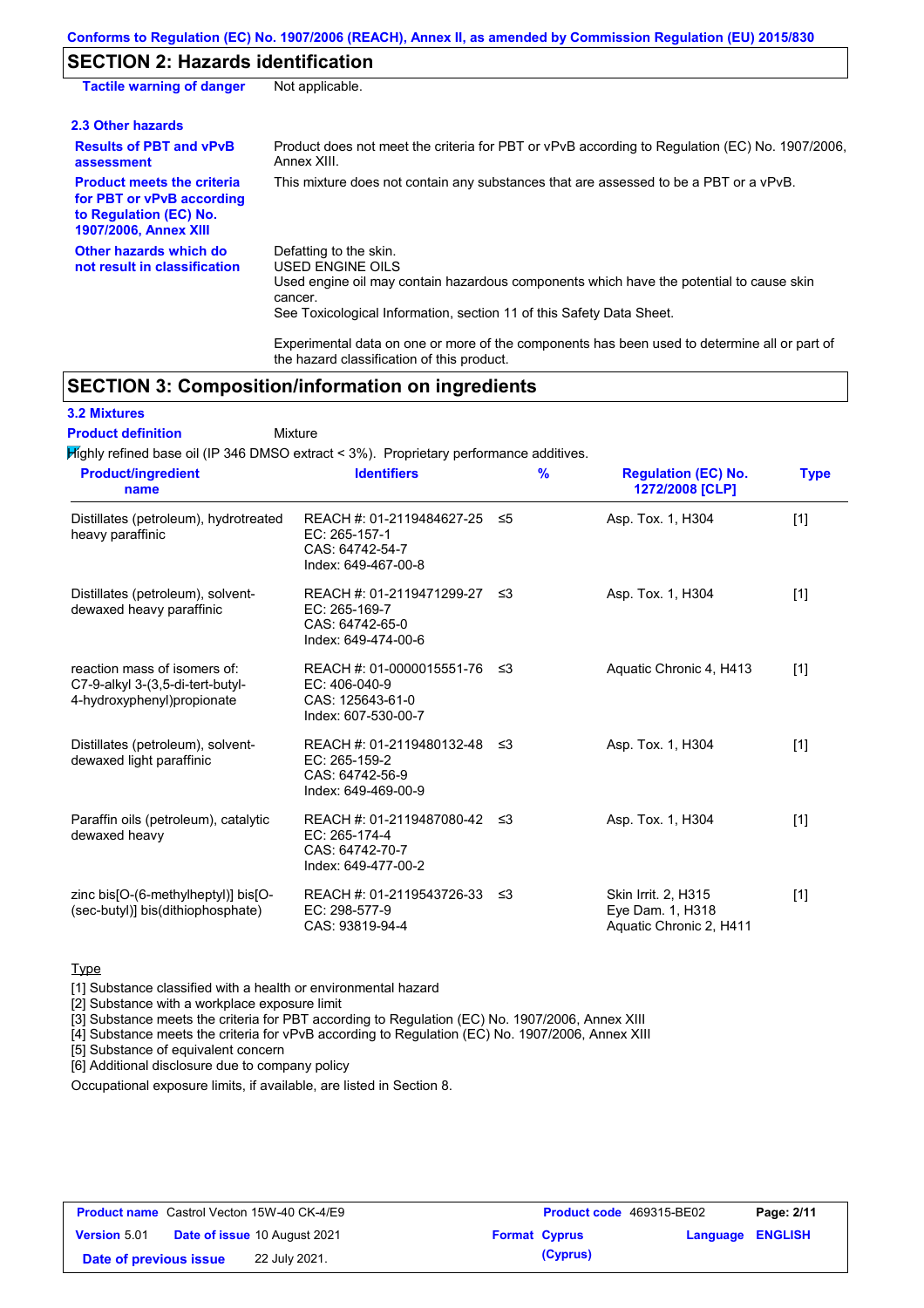### **SECTION 4: First aid measures**

#### Do not induce vomiting unless directed to do so by medical personnel. Get medical attention if symptoms occur. In case of contact, immediately flush eyes with plenty of water for at least 15 minutes. Eyelids should be held away from the eyeball to ensure thorough rinsing. Check for and remove any contact lenses. Get medical attention. **4.1 Description of first aid measures** If inhaled, remove to fresh air. Get medical attention if symptoms occur. **Ingestion Inhalation Eye contact Protection of first-aiders** No action shall be taken involving any personal risk or without suitable training. It may be dangerous to the person providing aid to give mouth-to-mouth resuscitation. **Skin contact** Wash skin thoroughly with soap and water or use recognised skin cleanser. Remove contaminated clothing and shoes. Wash clothing before reuse. Clean shoes thoroughly before reuse. Get medical attention if irritation develops.

#### **4.2 Most important symptoms and effects, both acute and delayed**

See Section 11 for more detailed information on health effects and symptoms.

| <b>Potential acute health effects</b> |                                                                                                                   |  |  |  |
|---------------------------------------|-------------------------------------------------------------------------------------------------------------------|--|--|--|
| <b>Inhalation</b>                     | Vapour inhalation under ambient conditions is not normally a problem due to low vapour<br>pressure.               |  |  |  |
| <b>Ingestion</b>                      | No known significant effects or critical hazards.                                                                 |  |  |  |
| <b>Skin contact</b>                   | Defatting to the skin. May cause skin dryness and irritation.                                                     |  |  |  |
| Eye contact                           | Not classified as an eye irritant. Based on data available for this or related materials.                         |  |  |  |
|                                       | Delayed and immediate effects as well as chronic effects from short and long-term exposure                        |  |  |  |
| <b>Inhalation</b>                     | Overexposure to the inhalation of airborne droplets or aerosols may cause irritation of the<br>respiratory tract. |  |  |  |
| <b>Ingestion</b>                      | Ingestion of large quantities may cause nausea and diarrhoea.                                                     |  |  |  |
| <b>Skin contact</b>                   | Prolonged or repeated contact can defat the skin and lead to irritation and/or dermatitis.                        |  |  |  |
| Eye contact                           | Potential risk of transient stinging or redness if accidental eye contact occurs.                                 |  |  |  |

#### **4.3 Indication of any immediate medical attention and special treatment needed**

| <b>Notes to physician</b>                                 | Treatment should in general be symptomatic and directed to relieving any effects.                                                                                                                                                                                                                                                                                 |  |  |  |  |
|-----------------------------------------------------------|-------------------------------------------------------------------------------------------------------------------------------------------------------------------------------------------------------------------------------------------------------------------------------------------------------------------------------------------------------------------|--|--|--|--|
| <b>SECTION 5: Firefighting measures</b>                   |                                                                                                                                                                                                                                                                                                                                                                   |  |  |  |  |
| 5.1 Extinguishing media                                   |                                                                                                                                                                                                                                                                                                                                                                   |  |  |  |  |
| <b>Suitable extinguishing</b><br>media                    | In case of fire, use foam, dry chemical or carbon dioxide extinguisher or spray.                                                                                                                                                                                                                                                                                  |  |  |  |  |
| <b>Unsuitable extinguishing</b><br>media                  | Do not use water jet. The use of a water jet may cause the fire to spread by splashing the<br>burning product.                                                                                                                                                                                                                                                    |  |  |  |  |
| 5.2 Special hazards arising from the substance or mixture |                                                                                                                                                                                                                                                                                                                                                                   |  |  |  |  |
| <b>Hazards from the</b><br>substance or mixture           | In a fire or if heated, a pressure increase will occur and the container may burst.                                                                                                                                                                                                                                                                               |  |  |  |  |
| <b>Hazardous combustion</b><br>products                   | Combustion products may include the following:<br>carbon oxides (CO, CO <sub>2</sub> ) (carbon monoxide, carbon dioxide)                                                                                                                                                                                                                                          |  |  |  |  |
| <b>5.3 Advice for firefighters</b>                        |                                                                                                                                                                                                                                                                                                                                                                   |  |  |  |  |
| <b>Special precautions for</b><br>fire-fighters           | No action shall be taken involving any personal risk or without suitable training. Promptly<br>isolate the scene by removing all persons from the vicinity of the incident if there is a fire.                                                                                                                                                                    |  |  |  |  |
| <b>Special protective</b><br>equipment for fire-fighters  | Fire-fighters should wear appropriate protective equipment and self-contained breathing<br>apparatus (SCBA) with a full face-piece operated in positive pressure mode. Clothing for fire-<br>fighters (including helmets, protective boots and gloves) conforming to European standard EN<br>469 will provide a basic level of protection for chemical incidents. |  |  |  |  |

### **SECTION 6: Accidental release measures**

### **6.1 Personal precautions, protective equipment and emergency procedures**

| <b>For non-emergency</b> | No action shall be taken involving any personal risk or without suitable training. Evacuate |
|--------------------------|---------------------------------------------------------------------------------------------|
| personnel                | surrounding areas. Keep unnecessary and unprotected personnel from entering. Do not touch   |
|                          | or walk through spilt material. Floors may be slippery; use care to avoid falling. Put on   |
|                          | appropriate personal protective equipment.                                                  |

|                        | <b>Product name</b> Castrol Vecton 15W-40 CK-4/E9 |                      | <b>Product code</b> 469315-BE02 |                         | Page: 3/11 |
|------------------------|---------------------------------------------------|----------------------|---------------------------------|-------------------------|------------|
| <b>Version 5.01</b>    | <b>Date of issue 10 August 2021</b>               | <b>Format Cyprus</b> |                                 | <b>Language ENGLISH</b> |            |
| Date of previous issue | 22 July 2021.                                     |                      | (Cyprus)                        |                         |            |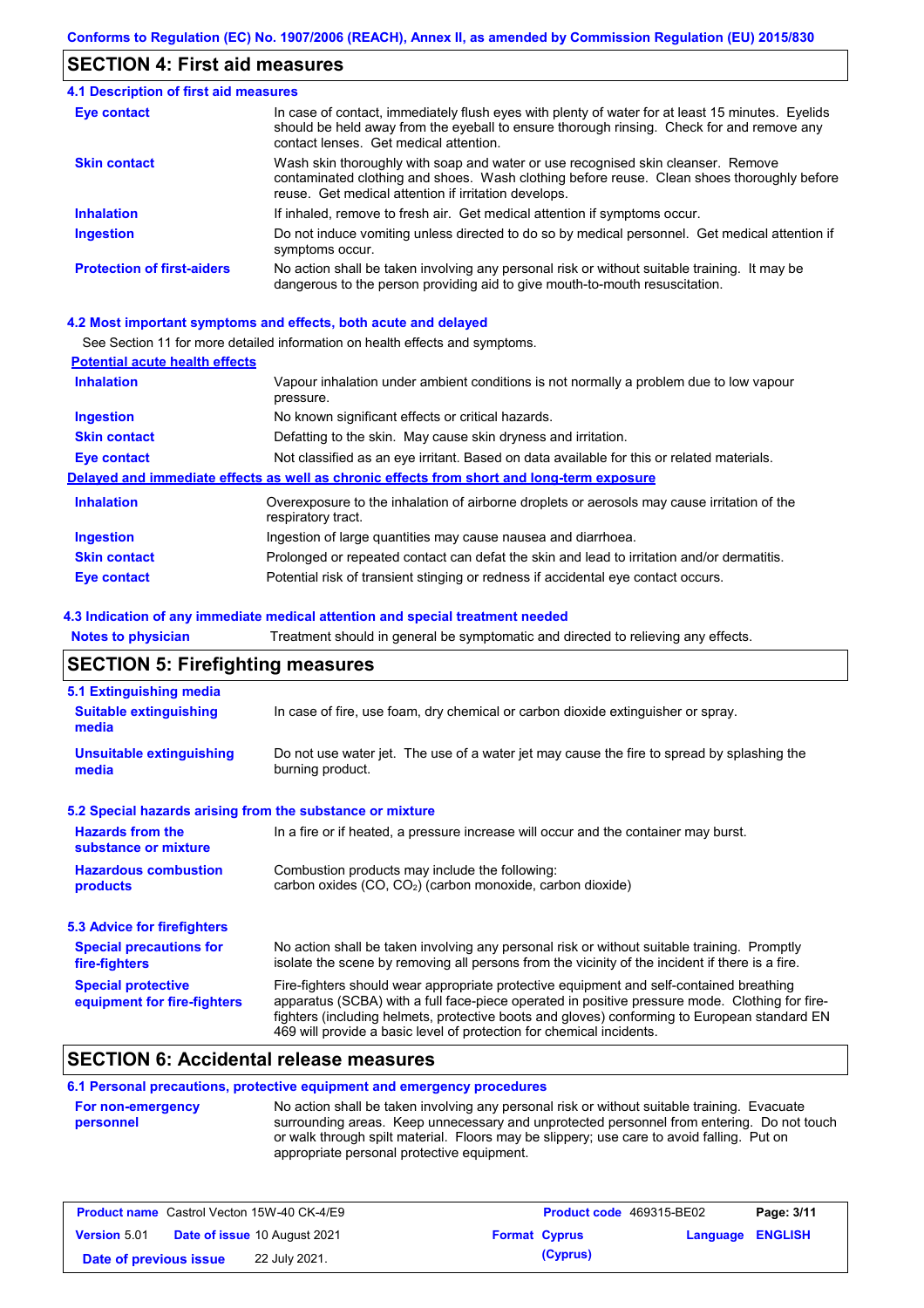### **SECTION 6: Accidental release measures**

| For emergency responders                                 | Entry into a confined space or poorly ventilated area contaminated with vapour, mist or fume is<br>extremely hazardous without the correct respiratory protective equipment and a safe system of<br>work. Wear self-contained breathing apparatus. Wear a suitable chemical protective suit.<br>Chemical resistant boots. See also the information in "For non-emergency personnel".           |
|----------------------------------------------------------|------------------------------------------------------------------------------------------------------------------------------------------------------------------------------------------------------------------------------------------------------------------------------------------------------------------------------------------------------------------------------------------------|
| <b>6.2 Environmental</b><br>precautions                  | Avoid dispersal of spilt material and runoff and contact with soil, waterways, drains and sewers.<br>Inform the relevant authorities if the product has caused environmental pollution (sewers,<br>waterways, soil or air).                                                                                                                                                                    |
| 6.3 Methods and material for containment and cleaning up |                                                                                                                                                                                                                                                                                                                                                                                                |
| <b>Small spill</b>                                       | Stop leak if without risk. Move containers from spill area. Absorb with an inert material and<br>place in an appropriate waste disposal container. Dispose of via a licensed waste disposal<br>contractor.                                                                                                                                                                                     |
| <b>Large spill</b>                                       | Stop leak if without risk. Move containers from spill area. Prevent entry into sewers, water<br>courses, basements or confined areas. Contain and collect spillage with non-combustible,<br>absorbent material e.g. sand, earth, vermiculite or diatomaceous earth and place in container<br>for disposal according to local regulations. Dispose of via a licensed waste disposal contractor. |
| 6.4 Reference to other<br><b>sections</b>                | See Section 1 for emergency contact information.<br>See Section 5 for firefighting measures.<br>See Section 8 for information on appropriate personal protective equipment.<br>See Section 12 for environmental precautions.                                                                                                                                                                   |
|                                                          | See Section 13 for additional waste treatment information.                                                                                                                                                                                                                                                                                                                                     |

### **SECTION 7: Handling and storage**

| 7.1 Precautions for safe handling                                                    |                                                                                                                                                                                                                                                                                                                                                                                                                                                                                          |
|--------------------------------------------------------------------------------------|------------------------------------------------------------------------------------------------------------------------------------------------------------------------------------------------------------------------------------------------------------------------------------------------------------------------------------------------------------------------------------------------------------------------------------------------------------------------------------------|
| <b>Protective measures</b>                                                           | Put on appropriate personal protective equipment.                                                                                                                                                                                                                                                                                                                                                                                                                                        |
| <b>Advice on general</b><br>occupational hygiene                                     | Eating, drinking and smoking should be prohibited in areas where this material is handled.<br>stored and processed. Wash thoroughly after handling. Remove contaminated clothing and<br>protective equipment before entering eating areas. See also Section 8 for additional<br>information on hygiene measures.                                                                                                                                                                         |
| <b>7.2 Conditions for safe</b><br>storage, including any<br><i>incompatibilities</i> | Store in accordance with local requiations. Store in a dry, cool and well-ventilated area, away<br>from incompatible materials (see Section 10). Keep away from heat and direct sunlight. Keep<br>container tightly closed and sealed until ready for use. Containers that have been opened must<br>be carefully resealed and kept upright to prevent leakage. Store and use only in equipment/<br>containers designed for use with this product. Do not store in unlabelled containers. |
| <b>Not suitable</b>                                                                  | Prolonged exposure to elevated temperature.                                                                                                                                                                                                                                                                                                                                                                                                                                              |
| 7.3 Specific end use(s)                                                              |                                                                                                                                                                                                                                                                                                                                                                                                                                                                                          |
| <b>Recommendations</b>                                                               | See section 1.2 and Exposure scenarios in annex, if applicable.                                                                                                                                                                                                                                                                                                                                                                                                                          |

### **SECTION 8: Exposure controls/personal protection**

#### **8.1 Control parameters**

#### **Occupational exposure limits** No exposure limit value known.

No exposure limit value known.

Whilst specific OELs for certain components may be shown in this section, other components may be present in any mist, vapour or dust produced. Therefore, the specific OELs may not be applicable to the product as a whole and are provided for guidance only.

**Recommended monitoring procedures**

If this product contains ingredients with exposure limits, personal, workplace atmosphere or biological monitoring may be required to determine the effectiveness of the ventilation or other control measures and/or the necessity to use respiratory protective equipment. Reference should be made to monitoring standards, such as the following: European Standard EN 689 (Workplace atmospheres - Guidance for the assessment of exposure by inhalation to chemical agents for comparison with limit values and measurement strategy) European Standard EN 14042 (Workplace atmospheres - Guide for the application and use of procedures for the assessment of exposure to chemical and biological agents) European Standard EN 482 (Workplace atmospheres - General requirements for the performance of procedures for the measurement of chemical agents) Reference to national guidance documents for methods for the determination of hazardous substances will also be required.

#### **Derived No Effect Level**

No DNELs/DMELs available.

#### **Predicted No Effect Concentration**

|                        | <b>Product name</b> Castrol Vecton 15W-40 CK-4/E9 | <b>Product code</b> 469315-BE02 |                         | Page: 4/11 |
|------------------------|---------------------------------------------------|---------------------------------|-------------------------|------------|
| <b>Version 5.01</b>    | <b>Date of issue 10 August 2021</b>               | <b>Format Cyprus</b>            | <b>Language ENGLISH</b> |            |
| Date of previous issue | 22 July 2021.                                     | (Cyprus)                        |                         |            |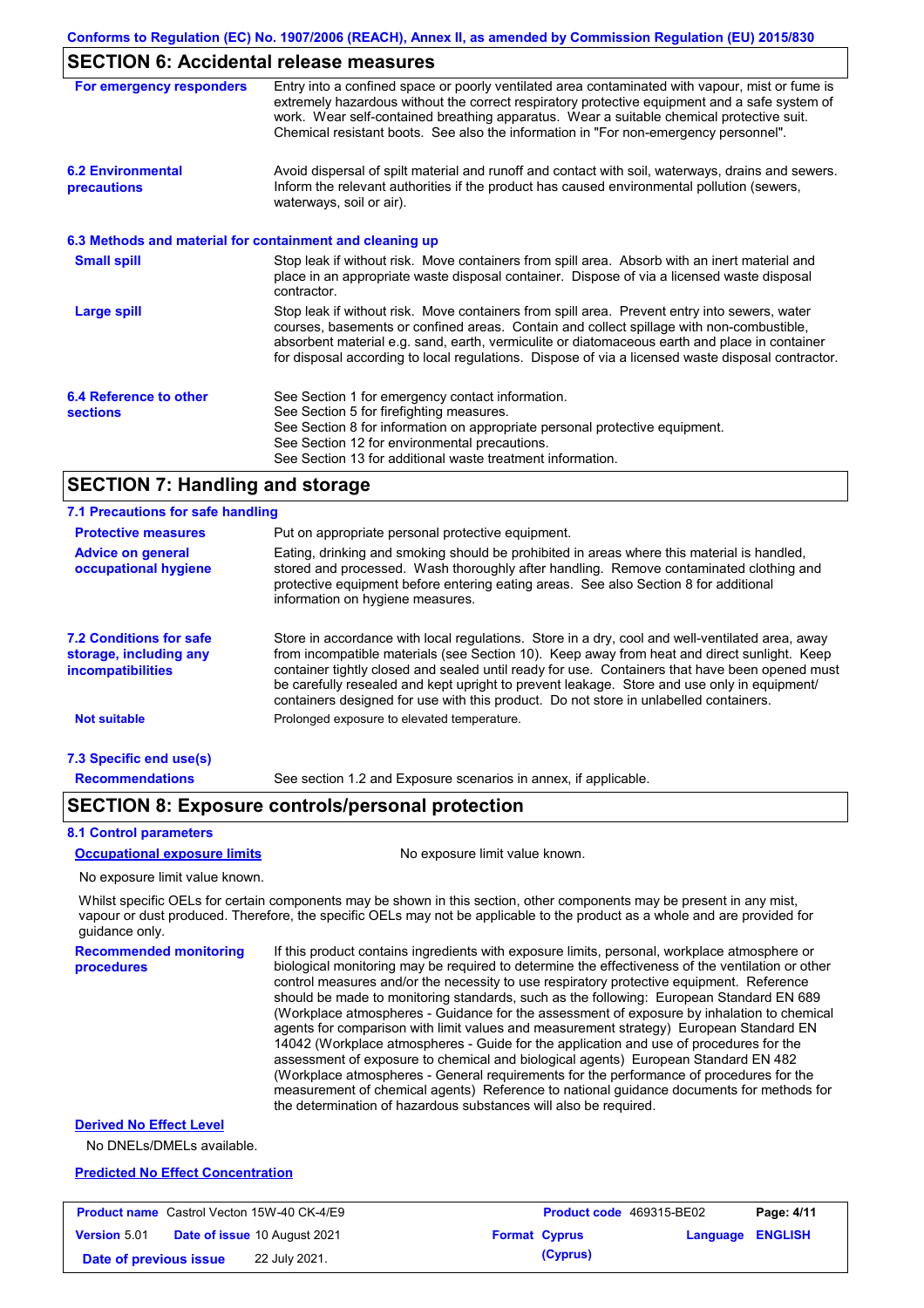## **SECTION 8: Exposure controls/personal protection**

No PNECs available

| <b>8.2 Exposure controls</b>                      |                                                                                                                                                                                                                                                                                                                                                                                                                                                                                                                                                                                                                                                                                                                                                                                                                                                                                                                                                                                                         |                          |                  |            |
|---------------------------------------------------|---------------------------------------------------------------------------------------------------------------------------------------------------------------------------------------------------------------------------------------------------------------------------------------------------------------------------------------------------------------------------------------------------------------------------------------------------------------------------------------------------------------------------------------------------------------------------------------------------------------------------------------------------------------------------------------------------------------------------------------------------------------------------------------------------------------------------------------------------------------------------------------------------------------------------------------------------------------------------------------------------------|--------------------------|------------------|------------|
| <b>Appropriate engineering</b><br><b>controls</b> | Provide exhaust ventilation or other engineering controls to keep the relevant airborne<br>concentrations below their respective occupational exposure limits.<br>All activities involving chemicals should be assessed for their risks to health, to ensure<br>exposures are adequately controlled. Personal protective equipment should only be considered<br>after other forms of control measures (e.g. engineering controls) have been suitably evaluated.<br>Personal protective equipment should conform to appropriate standards, be suitable for use, be<br>kept in good condition and properly maintained.<br>Your supplier of personal protective equipment should be consulted for advice on selection and<br>appropriate standards. For further information contact your national organisation for standards.<br>The final choice of protective equipment will depend upon a risk assessment. It is important to<br>ensure that all items of personal protective equipment are compatible. |                          |                  |            |
| <b>Individual protection measures</b>             |                                                                                                                                                                                                                                                                                                                                                                                                                                                                                                                                                                                                                                                                                                                                                                                                                                                                                                                                                                                                         |                          |                  |            |
| <b>Hygiene measures</b>                           | Wash hands, forearms and face thoroughly after handling chemical products, before eating,<br>smoking and using the lavatory and at the end of the working period. Ensure that eyewash<br>stations and safety showers are close to the workstation location.                                                                                                                                                                                                                                                                                                                                                                                                                                                                                                                                                                                                                                                                                                                                             |                          |                  |            |
| <b>Respiratory protection</b>                     | In case of insufficient ventilation, wear suitable respiratory equipment.<br>The correct choice of respiratory protection depends upon the chemicals being handled, the<br>conditions of work and use, and the condition of the respiratory equipment. Safety procedures<br>should be developed for each intended application. Respiratory protection equipment should<br>therefore be chosen in consultation with the supplier/manufacturer and with a full assessment<br>of the working conditions.                                                                                                                                                                                                                                                                                                                                                                                                                                                                                                   |                          |                  |            |
| <b>Eye/face protection</b>                        | Safety glasses with side shields.                                                                                                                                                                                                                                                                                                                                                                                                                                                                                                                                                                                                                                                                                                                                                                                                                                                                                                                                                                       |                          |                  |            |
| <b>Skin protection</b>                            |                                                                                                                                                                                                                                                                                                                                                                                                                                                                                                                                                                                                                                                                                                                                                                                                                                                                                                                                                                                                         |                          |                  |            |
| <b>Hand protection</b>                            | <b>General Information:</b>                                                                                                                                                                                                                                                                                                                                                                                                                                                                                                                                                                                                                                                                                                                                                                                                                                                                                                                                                                             |                          |                  |            |
|                                                   | Because specific work environments and material handling practices vary, safety procedures<br>should be developed for each intended application. The correct choice of protective gloves<br>depends upon the chemicals being handled, and the conditions of work and use. Most gloves<br>provide protection for only a limited time before they must be discarded and replaced (even the<br>best chemically resistant gloves will break down after repeated chemical exposures).<br>Gloves should be chosen in consultation with the supplier / manufacturer and taking account of                                                                                                                                                                                                                                                                                                                                                                                                                      |                          |                  |            |
|                                                   | a full assessment of the working conditions.                                                                                                                                                                                                                                                                                                                                                                                                                                                                                                                                                                                                                                                                                                                                                                                                                                                                                                                                                            |                          |                  |            |
|                                                   | Recommended: Nitrile gloves.<br><b>Breakthrough time:</b>                                                                                                                                                                                                                                                                                                                                                                                                                                                                                                                                                                                                                                                                                                                                                                                                                                                                                                                                               |                          |                  |            |
|                                                   | Breakthrough time data are generated by glove manufacturers under laboratory test conditions<br>and represent how long a glove can be expected to provide effective permeation resistance. It<br>is important when following breakthrough time recommendations that actual workplace<br>conditions are taken into account. Always consult with your glove supplier for up-to-date<br>technical information on breakthrough times for the recommended glove type.<br>Our recommendations on the selection of gloves are as follows:                                                                                                                                                                                                                                                                                                                                                                                                                                                                      |                          |                  |            |
|                                                   | Continuous contact:                                                                                                                                                                                                                                                                                                                                                                                                                                                                                                                                                                                                                                                                                                                                                                                                                                                                                                                                                                                     |                          |                  |            |
|                                                   | Gloves with a minimum breakthrough time of 240 minutes, or >480 minutes if suitable gloves<br>can be obtained.<br>If suitable gloves are not available to offer that level of protection, gloves with shorter<br>breakthrough times may be acceptable as long as appropriate glove maintenance and<br>replacement regimes are determined and adhered to.                                                                                                                                                                                                                                                                                                                                                                                                                                                                                                                                                                                                                                                |                          |                  |            |
|                                                   | Short-term / splash protection:                                                                                                                                                                                                                                                                                                                                                                                                                                                                                                                                                                                                                                                                                                                                                                                                                                                                                                                                                                         |                          |                  |            |
|                                                   | Recommended breakthrough times as above.<br>It is recognised that for short-term, transient exposures, gloves with shorter breakthrough times<br>may commonly be used. Therefore, appropriate maintenance and replacement regimes must<br>be determined and rigorously followed.                                                                                                                                                                                                                                                                                                                                                                                                                                                                                                                                                                                                                                                                                                                        |                          |                  |            |
|                                                   | <b>Glove Thickness:</b>                                                                                                                                                                                                                                                                                                                                                                                                                                                                                                                                                                                                                                                                                                                                                                                                                                                                                                                                                                                 |                          |                  |            |
|                                                   | For general applications, we recommend gloves with a thickness typically greater than 0.35 mm.                                                                                                                                                                                                                                                                                                                                                                                                                                                                                                                                                                                                                                                                                                                                                                                                                                                                                                          |                          |                  |            |
|                                                   | It should be emphasised that glove thickness is not necessarily a good predictor of glove<br>resistance to a specific chemical, as the permeation efficiency of the glove will be dependent<br>on the exact composition of the glove material. Therefore, glove selection should also be based                                                                                                                                                                                                                                                                                                                                                                                                                                                                                                                                                                                                                                                                                                          |                          |                  |            |
| <b>Product name</b> Castrol Vecton 15W-40 CK-4/E9 |                                                                                                                                                                                                                                                                                                                                                                                                                                                                                                                                                                                                                                                                                                                                                                                                                                                                                                                                                                                                         | Product code 469315-BE02 |                  | Page: 5/11 |
| Version 5.01<br>Date of issue 10 August 2021      |                                                                                                                                                                                                                                                                                                                                                                                                                                                                                                                                                                                                                                                                                                                                                                                                                                                                                                                                                                                                         | <b>Format Cyprus</b>     | Language ENGLISH |            |

**Date of previous issue 22 July 2021. (Cyprus) (Cyprus)**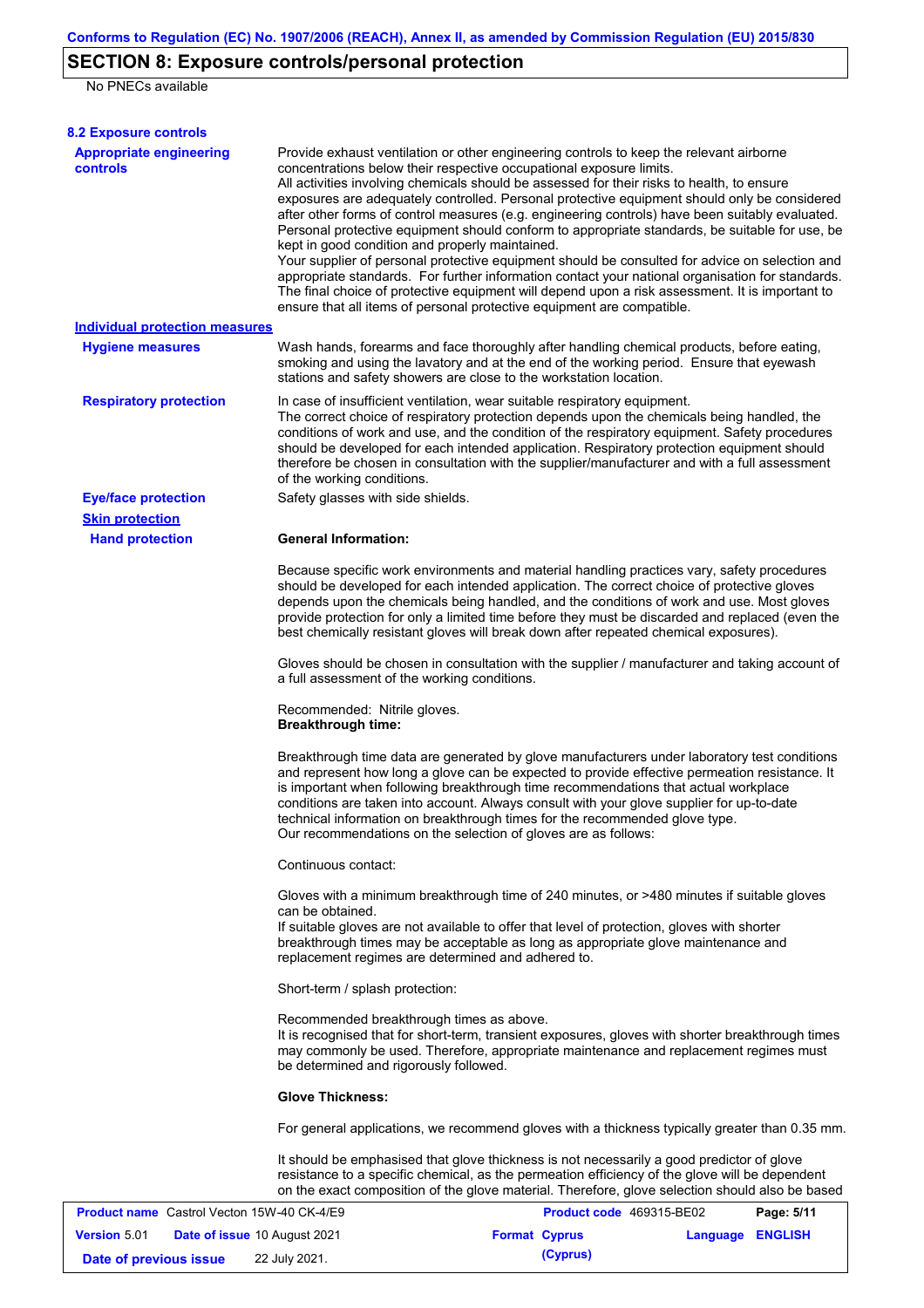# **SECTION 8: Exposure controls/personal protection**

|                                           | on consideration of the task requirements and knowledge of breakthrough times.<br>Glove thickness may also vary depending on the glove manufacturer, the glove type and the<br>glove model. Therefore, the manufacturers' technical data should always be taken into account<br>to ensure selection of the most appropriate glove for the task.                                                                                                                                                                                                                  |
|-------------------------------------------|------------------------------------------------------------------------------------------------------------------------------------------------------------------------------------------------------------------------------------------------------------------------------------------------------------------------------------------------------------------------------------------------------------------------------------------------------------------------------------------------------------------------------------------------------------------|
|                                           | Note: Depending on the activity being conducted, gloves of varying thickness may be required<br>for specific tasks. For example:                                                                                                                                                                                                                                                                                                                                                                                                                                 |
|                                           | • Thinner gloves (down to 0.1 mm or less) may be required where a high degree of manual<br>dexterity is needed. However, these gloves are only likely to give short duration protection and<br>would normally be just for single use applications, then disposed of.                                                                                                                                                                                                                                                                                             |
|                                           | • Thicker gloves (up to 3 mm or more) may be required where there is a mechanical (as well<br>as a chemical) risk i.e. where there is abrasion or puncture potential.                                                                                                                                                                                                                                                                                                                                                                                            |
| <b>Skin and body</b>                      | Use of protective clothing is good industrial practice.<br>Personal protective equipment for the body should be selected based on the task being<br>performed and the risks involved and should be approved by a specialist before handling this<br>product.<br>Cotton or polyester/cotton overalls will only provide protection against light superficial<br>contamination that will not soak through to the skin. Overalls should be laundered on a regular<br>basis. When the risk of skin exposure is high (e.g. when cleaning up spillages or if there is a |
|                                           | risk of splashing) then chemical resistant aprons and/or impervious chemical suits and boots<br>will be required.                                                                                                                                                                                                                                                                                                                                                                                                                                                |
| <b>Refer to standards:</b>                | Respiratory protection: EN 529<br>Gloves: EN 420, EN 374<br>Eye protection: EN 166<br>Filtering half-mask: EN 149<br>Filtering half-mask with valve: EN 405<br>Half-mask: EN 140 plus filter<br>Full-face mask: EN 136 plus filter<br>Particulate filters: EN 143<br>Gas/combined filters: EN 14387                                                                                                                                                                                                                                                              |
| <b>Environmental exposure</b><br>controls | Emissions from ventilation or work process equipment should be checked to ensure they<br>comply with the requirements of environmental protection legislation. In some cases, fume<br>scrubbers, filters or engineering modifications to the process equipment will be necessary to<br>reduce emissions to acceptable levels.                                                                                                                                                                                                                                    |

# **SECTION 9: Physical and chemical properties**

| 9.1 Information on basic physical and chemical properties |                                                                                                                                                                             |
|-----------------------------------------------------------|-----------------------------------------------------------------------------------------------------------------------------------------------------------------------------|
| <b>Appearance</b>                                         |                                                                                                                                                                             |
| <b>Physical state</b>                                     | Liquid.                                                                                                                                                                     |
| <b>Colour</b>                                             | Amber. [Light]                                                                                                                                                              |
| <b>Odour</b>                                              | Not available. Not tested.                                                                                                                                                  |
| <b>Odour threshold</b>                                    | Not available. Not tested.                                                                                                                                                  |
| pH                                                        | Not applicable. Based on Solubility in Water (insoluble in water.).                                                                                                         |
| <b>Melting point/freezing point</b>                       | Not applicable. Based on Composition/information on ingredients.                                                                                                            |
| Initial boiling point and boiling<br>range                | Not available. Not tested.                                                                                                                                                  |
| <b>Pour point</b>                                         | $-36 °C$                                                                                                                                                                    |
| <b>Flash point</b>                                        | Closed cup: 205°C (401°F) [Pensky-Martens.]                                                                                                                                 |
| <b>Evaporation rate</b>                                   | Not relevant/applicable due to nature of the product. Based on low volatility.                                                                                              |
| <b>Flammability (solid, gas)</b>                          | Not applicable. Based on physical state.                                                                                                                                    |
| <b>Upper/lower flammability or</b><br>explosive limits    | Not available. Not tested.                                                                                                                                                  |
| <b>Vapour pressure</b>                                    | <0.01 kPa (<0.075 mm Hg) [20°C (68°F)]                                                                                                                                      |
| <b>Vapour density</b>                                     | $>1$ [Air = 1]                                                                                                                                                              |
| <b>Relative density</b>                                   | $<$ 1                                                                                                                                                                       |
| <b>Density</b>                                            | <1000 kg/m <sup>3</sup> (<1 g/cm <sup>3</sup> ) at 15 <sup>°</sup> C                                                                                                        |
| <b>Solubility(ies)</b>                                    | insoluble in water.                                                                                                                                                         |
| <b>Partition coefficient: n-octanol/</b><br>water         | Not applicable. Substance is a hydrocarbon UVCB. Standard tests for this endpoint are<br>intended for single substances and are not appropriate for this complex substance. |
|                                                           |                                                                                                                                                                             |

| <b>Product name</b> Castrol Vecton 15W-40 CK-4/E9 |                                     | <b>Product code</b> 469315-BE02 |                         | Page: 6/11 |
|---------------------------------------------------|-------------------------------------|---------------------------------|-------------------------|------------|
| <b>Version 5.01</b>                               | <b>Date of issue 10 August 2021</b> | <b>Format Cyprus</b>            | <b>Language ENGLISH</b> |            |
| Date of previous issue                            | 22 July 2021.                       | (Cyprus)                        |                         |            |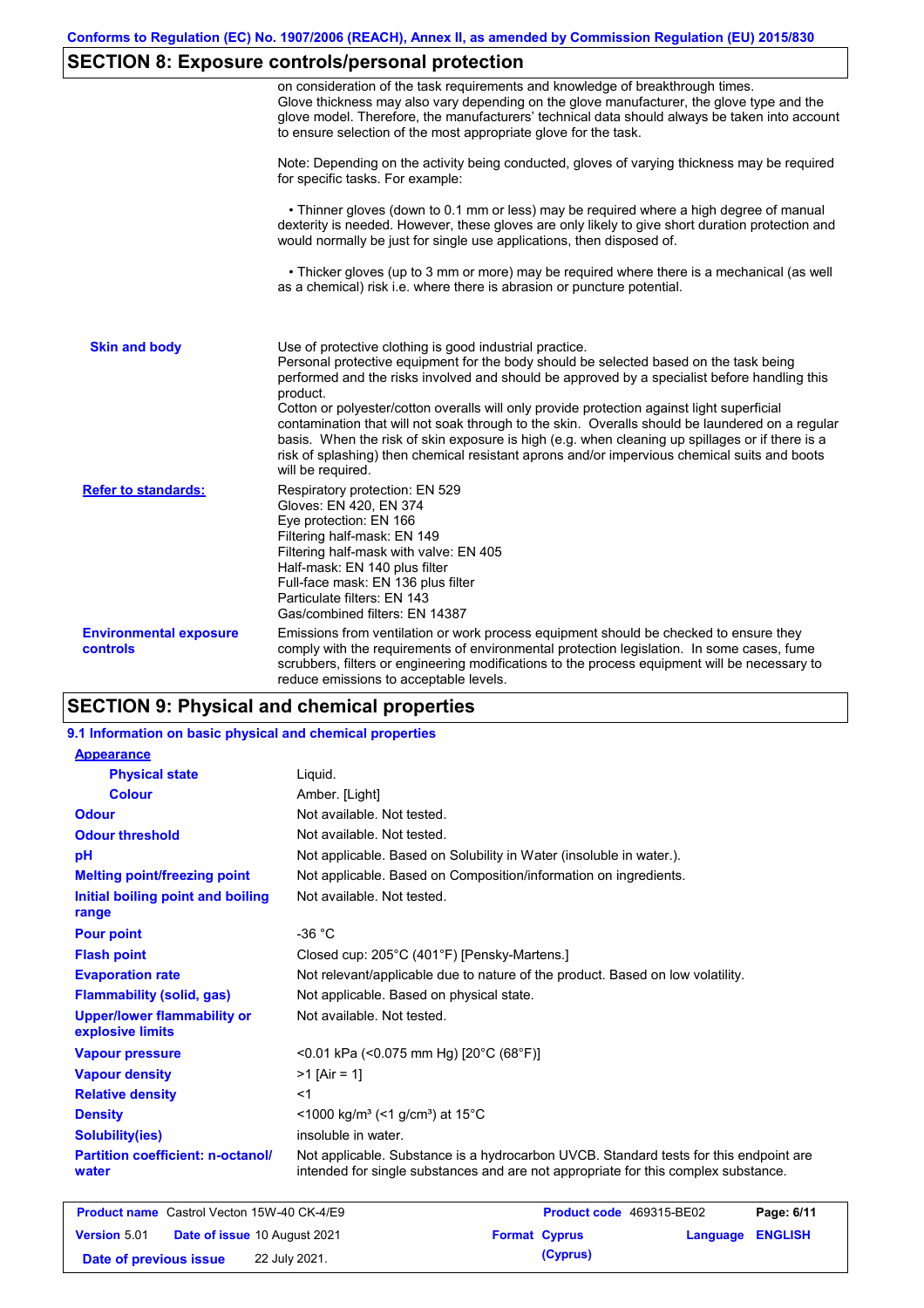### **SECTION 9: Physical and chemical properties**

| <b>Auto-ignition temperature</b> | Not available. Not tested.                                                                                                                  |
|----------------------------------|---------------------------------------------------------------------------------------------------------------------------------------------|
| <b>Decomposition temperature</b> | Not observed to decompose by final boiling point                                                                                            |
| <b>Viscosity</b>                 | Kinematic: 107.6 mm <sup>2</sup> /s (107.6 cSt) at $40^{\circ}$ C<br>Kinematic: 14.6 to 15.2 mm <sup>2</sup> /s (14.6 to 15.2 cSt) at 100°C |
| <b>Explosive properties</b>      | Not considered explosive based on structural and oxygen balance considerations.                                                             |
| <b>Oxidising properties</b>      | Not considered oxidizing based on structural considerations.                                                                                |

#### **9.2 Other information**

No additional information.

### **10.4 Conditions to avoid** Avoid all possible sources of ignition (spark or flame). **10.2 Chemical stability** The product is stable. **10.5 Incompatible materials 10.3 Possibility of hazardous reactions** Under normal conditions of storage and use, hazardous reactions will not occur. Under normal conditions of storage and use, hazardous polymerisation will not occur. **SECTION 10: Stability and reactivity 10.1 Reactivity** No specific test data available for this product. Refer to Conditions to avoid and Incompatible materials for additional information. Reactive or incompatible with the following materials: oxidising materials.

**10.6 Hazardous decomposition products** Under normal conditions of storage and use, hazardous decomposition products should not be produced.

### **SECTION 11: Toxicological information**

### **11.1 Information on toxicological effects**

### **Acute toxicity estimates**

| <b>Product/ingredient name</b>                                                             |                                                                                                                   | Oral (mg/<br>kg) | <b>Dermal</b><br>(mg/kg) | <b>Inhalation</b><br>(gases)<br>(ppm) | <b>Inhalation</b><br>(vapours)<br>(mg/l) | <b>Inhalation</b><br>(dusts<br>and mists)<br>(mg/l) |
|--------------------------------------------------------------------------------------------|-------------------------------------------------------------------------------------------------------------------|------------------|--------------------------|---------------------------------------|------------------------------------------|-----------------------------------------------------|
| Phosphorodithioic acid, mixed O,O-bis(sec-Bu and<br>isooctyl) esters, zinc salts           |                                                                                                                   | 2500             | N/A                      | N/A                                   | N/A                                      | N/A                                                 |
| <b>Information on likely</b><br>routes of exposure                                         | Routes of entry anticipated: Dermal, Inhalation.                                                                  |                  |                          |                                       |                                          |                                                     |
| <b>Potential acute health effects</b>                                                      |                                                                                                                   |                  |                          |                                       |                                          |                                                     |
| <b>Inhalation</b>                                                                          | Vapour inhalation under ambient conditions is not normally a problem due to low vapour<br>pressure.               |                  |                          |                                       |                                          |                                                     |
| <b>Ingestion</b>                                                                           | No known significant effects or critical hazards.                                                                 |                  |                          |                                       |                                          |                                                     |
| <b>Skin contact</b>                                                                        | Defatting to the skin. May cause skin dryness and irritation.                                                     |                  |                          |                                       |                                          |                                                     |
| <b>Eye contact</b>                                                                         | Not classified as an eye irritant. Based on data available for this or related materials.                         |                  |                          |                                       |                                          |                                                     |
| <b>Symptoms related to the physical, chemical and toxicological characteristics</b>        |                                                                                                                   |                  |                          |                                       |                                          |                                                     |
| <b>Inhalation</b>                                                                          | No specific data.                                                                                                 |                  |                          |                                       |                                          |                                                     |
| <b>Ingestion</b>                                                                           | No specific data.                                                                                                 |                  |                          |                                       |                                          |                                                     |
| <b>Skin contact</b>                                                                        | Adverse symptoms may include the following:<br>irritation<br>dryness<br>cracking                                  |                  |                          |                                       |                                          |                                                     |
| <b>Eye contact</b>                                                                         | No specific data.                                                                                                 |                  |                          |                                       |                                          |                                                     |
| Delayed and immediate effects as well as chronic effects from short and long-term exposure |                                                                                                                   |                  |                          |                                       |                                          |                                                     |
| <b>Inhalation</b>                                                                          | Overexposure to the inhalation of airborne droplets or aerosols may cause irritation of the<br>respiratory tract. |                  |                          |                                       |                                          |                                                     |
| <b>Ingestion</b>                                                                           | Ingestion of large quantities may cause nausea and diarrhoea.                                                     |                  |                          |                                       |                                          |                                                     |
| <b>Skin contact</b>                                                                        | Prolonged or repeated contact can defat the skin and lead to irritation and/or dermatitis.                        |                  |                          |                                       |                                          |                                                     |
| <b>Eye contact</b>                                                                         | Potential risk of transient stinging or redness if accidental eye contact occurs.                                 |                  |                          |                                       |                                          |                                                     |
| <b>Potential chronic health effects</b>                                                    |                                                                                                                   |                  |                          |                                       |                                          |                                                     |
| <b>Product name</b> Castrol Vecton 15W-40 CK-4/E9                                          |                                                                                                                   |                  |                          | Product code 469315-BE02              |                                          | Page: 7/11                                          |

| <b>Version 5.01</b>    | <b>Date of issue 10 August 2021</b> | <b>Format Cyprus</b> | <b>Language ENGLISH</b> |  |
|------------------------|-------------------------------------|----------------------|-------------------------|--|
| Date of previous issue | 22 July 2021.                       | (Cyprus)             |                         |  |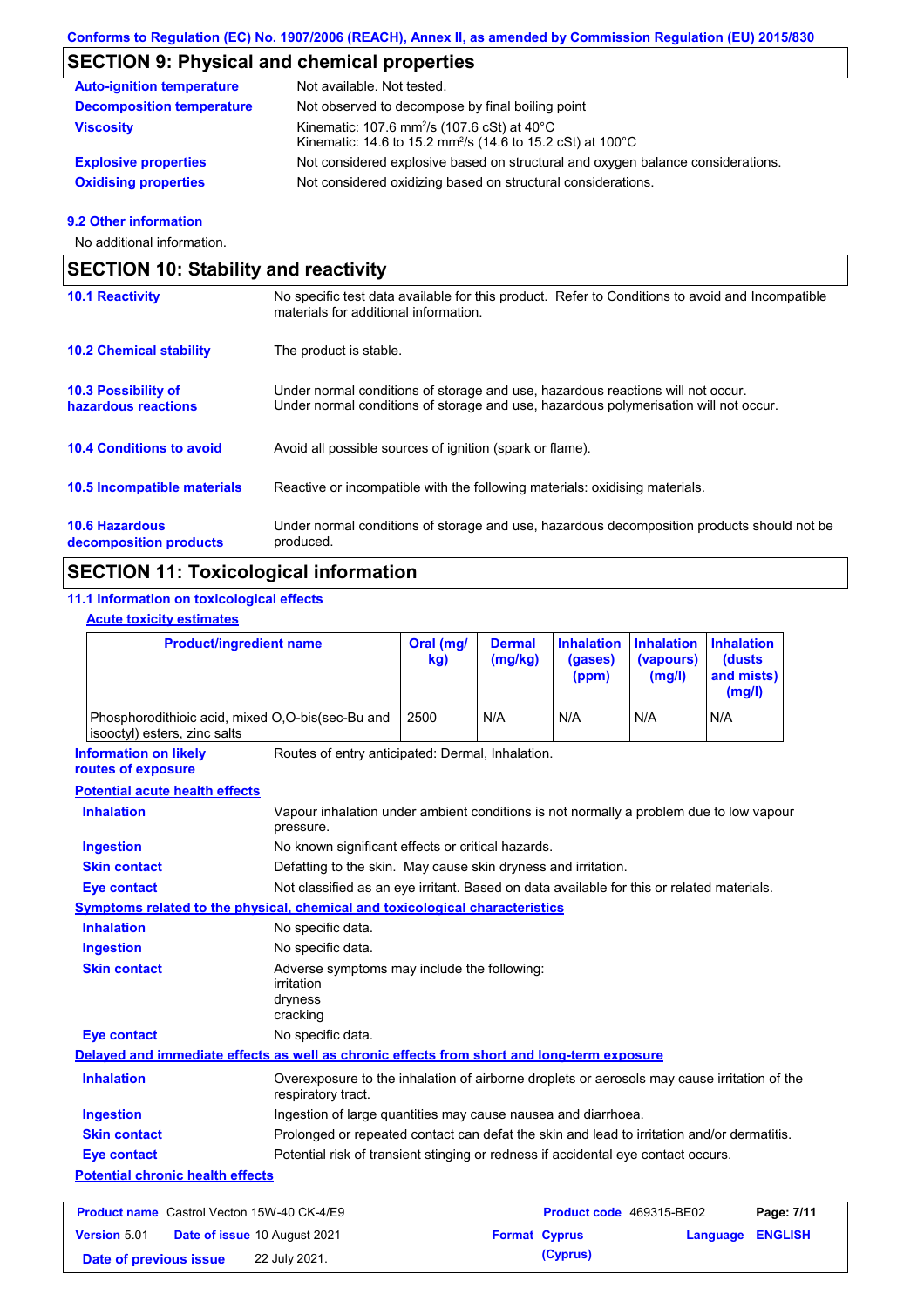### **SECTION 11: Toxicological information**

| General                      | USED ENGINE OILS<br>Combustion products resulting from the operation of internal combustion engines contaminate<br>engine oils during use. Used engine oil may contain hazardous components which have the<br>potential to cause skin cancer. Frequent or prolonged contact with all types and makes of used<br>engine oil must therefore be avoided and a high standard of personal hygiene maintained. |
|------------------------------|----------------------------------------------------------------------------------------------------------------------------------------------------------------------------------------------------------------------------------------------------------------------------------------------------------------------------------------------------------------------------------------------------------|
| <b>Carcinogenicity</b>       | No known significant effects or critical hazards.                                                                                                                                                                                                                                                                                                                                                        |
| <b>Mutagenicity</b>          | No known significant effects or critical hazards.                                                                                                                                                                                                                                                                                                                                                        |
| <b>Developmental effects</b> | No known significant effects or critical hazards.                                                                                                                                                                                                                                                                                                                                                        |
| <b>Fertility effects</b>     | No known significant effects or critical hazards.                                                                                                                                                                                                                                                                                                                                                        |

## **SECTION 12: Ecological information**

#### **12.1 Toxicity**

**Environmental hazards** Not classified as dangerous

#### **12.2 Persistence and degradability**

Expected to be biodegradable.

#### **12.3 Bioaccumulative potential**

This product is not expected to bioaccumulate through food chains in the environment.

| <b>12.4 Mobility in soil</b>                                  |                                                                      |
|---------------------------------------------------------------|----------------------------------------------------------------------|
| <b>Soil/water partition</b><br>coefficient (K <sub>oc</sub> ) | Not available.                                                       |
| <b>Mobility</b>                                               | Spillages may penetrate the soil causing ground water contamination. |

#### **12.5 Results of PBT and vPvB assessment**

Product does not meet the criteria for PBT or vPvB according to Regulation (EC) No. 1907/2006, Annex XIII.

#### **12.6 Other adverse effects**

Spills may form a film on water surfaces causing physical damage to organisms. Oxygen transfer could also be impaired. **Other ecological information**

### **SECTION 13: Disposal considerations**

### **13.1 Waste treatment methods**

**Methods of disposal**

#### **Product**

Where possible, arrange for product to be recycled. Dispose of via an authorised person/ licensed waste disposal contractor in accordance with local regulations.

### **Hazardous waste** Yes.

| European waste catalogue (EWC) |  |
|--------------------------------|--|
|                                |  |

| Waste code | <b>Waste designation</b>                |
|------------|-----------------------------------------|
| $130208*$  | other engine, gear and lubricating oils |

However, deviation from the intended use and/or the presence of any potential contaminants may require an alternative waste disposal code to be assigned by the end user.

| <b>Packaging</b>           |                                                                                                                                                                                                                                                                                                                                                                                                                                                                                                 |
|----------------------------|-------------------------------------------------------------------------------------------------------------------------------------------------------------------------------------------------------------------------------------------------------------------------------------------------------------------------------------------------------------------------------------------------------------------------------------------------------------------------------------------------|
| <b>Methods of disposal</b> | Where possible, arrange for product to be recycled. Dispose of via an authorised person/<br>licensed waste disposal contractor in accordance with local regulations.                                                                                                                                                                                                                                                                                                                            |
| <b>Special precautions</b> | This material and its container must be disposed of in a safe way. Care should be taken when<br>handling emptied containers that have not been cleaned or rinsed out. Empty containers or<br>liners may retain some product residues. Empty containers represent a fire hazard as they may<br>contain flammable product residues and vapour. Never weld, solder or braze empty containers.<br>Avoid dispersal of spilt material and runoff and contact with soil, waterways, drains and sewers. |
| <b>References</b>          | Commission 2014/955/EU<br>Directive 2008/98/EC                                                                                                                                                                                                                                                                                                                                                                                                                                                  |

| <b>Product name</b> Castrol Vecton 15W-40 CK-4/E9 |  | <b>Product code</b> 469315-BE02     |  | Page: 8/11           |                         |  |
|---------------------------------------------------|--|-------------------------------------|--|----------------------|-------------------------|--|
| <b>Version 5.01</b>                               |  | <b>Date of issue 10 August 2021</b> |  | <b>Format Cyprus</b> | <b>Language ENGLISH</b> |  |
| Date of previous issue                            |  | 22 July 2021.                       |  | (Cyprus)             |                         |  |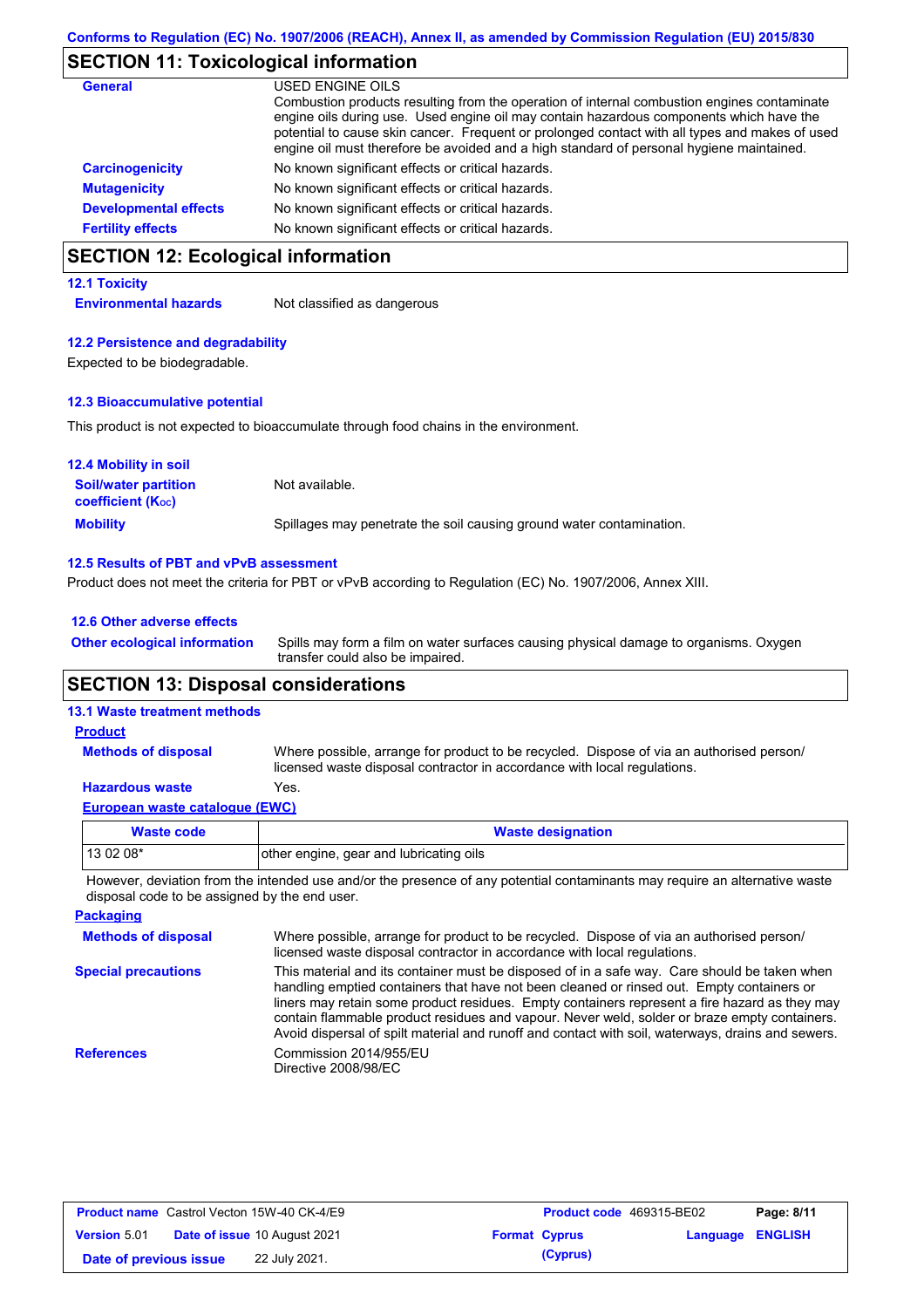#### - - - - - - - - - Not regulated. Not regulated. Not regulated. - - - **SECTION 14: Transport information ADR/RID IMDG IATA 14.1 UN number 14.2 UN proper shipping name 14.3 Transport hazard class(es) 14.4 Packing group ADN Additional information 14.5 Environmental hazards** No. 1980 | No. 1980 | No. 1980 | No. 1980 | No. 1980 | No. 1980 | No. 1980 | No. 1980 | No. 1980 | No. 1980 | Not regulated. - -<br>No. - -

**14.6 Special precautions for user** Not available.

**14.7 Transport in bulk according to IMO instruments**

Not available.

### **SECTION 15: Regulatory information**

**Other regulations REACH Status** The company, as identified in Section 1, sells this product in the EU in compliance with the current requirements of REACH. **15.1 Safety, health and environmental regulations/legislation specific for the substance or mixture EU Regulation (EC) No. 1907/2006 (REACH) Annex XIV - List of substances subject to authorisation Substances of very high concern** None of the components are listed. At least one component is not listed. At least one component is not listed. At least one component is not listed. At least one component is not listed. At least one component is not listed. All components are listed or exempted. At least one component is not listed. **United States inventory (TSCA 8b) Australia inventory (AICS) Canada inventory China inventory (IECSC) Japan inventory (ENCS) Korea inventory (KECI) Philippines inventory (PICCS) Taiwan Chemical Substances Inventory (TCSI)** At least one component is not listed. **Ozone depleting substances (1005/2009/EU)** Not listed. **Prior Informed Consent (PIC) (649/2012/EU)** None of the components are listed. **Annex XIV EU Regulation (EC) No. 1907/2006 (REACH) Annex XVII - Restrictions on the manufacture, placing on the market and use of certain dangerous substances, mixtures and articles** Not applicable. **Product name** Castrol Vecton 15W-40 CK-4/E9 **Product Code 469315-BE02 Page: 9/11 Version** 5.01 **Date of issue** 10 August 2021 **Format Cyprus Language ENGLISH**

**Date of previous issue 22 July 2021. (Cyprus) (Cyprus)**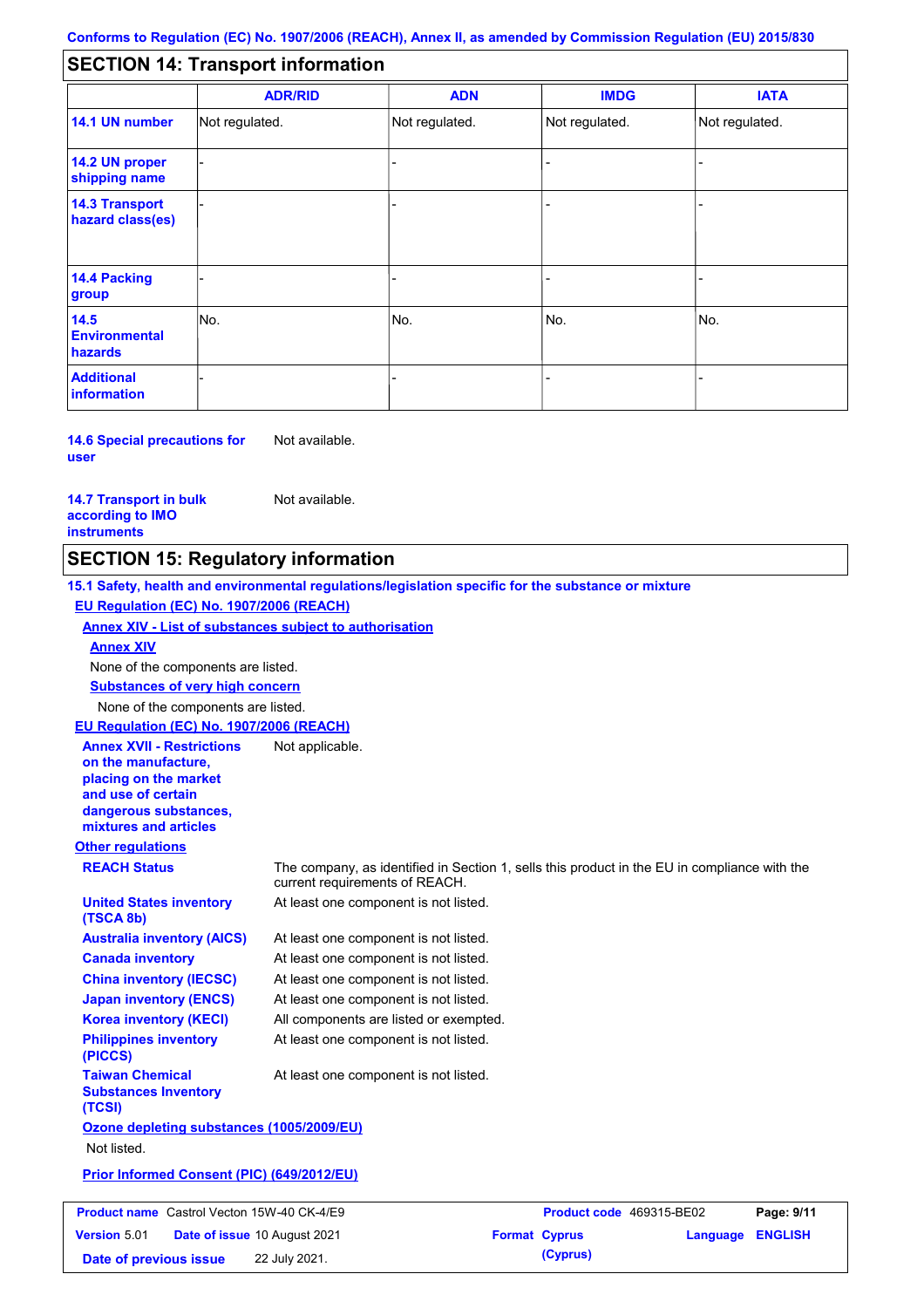# **SECTION 15: Regulatory information**

Not listed.

**EU - Water framework directive - Priority substances**

None of the components are listed.

**Seveso Directive**

This product is not controlled under the Seveso Directive.

| <b>15.2 Chemical safety</b> | A Chemical Safety Assessment has been carried out for one or more of the substances within  |
|-----------------------------|---------------------------------------------------------------------------------------------|
| assessment                  | this mixture. A Chemical Safety Assessment has not been carried out for the mixture itself. |

## **SECTION 16: Other information**

| <b>Abbreviations and acronyms</b> | ADN = European Provisions concerning the International Carriage of Dangerous Goods by                                                                                                                                                     |
|-----------------------------------|-------------------------------------------------------------------------------------------------------------------------------------------------------------------------------------------------------------------------------------------|
|                                   | Inland Waterway<br>ADR = The European Agreement concerning the International Carriage of Dangerous Goods by                                                                                                                               |
|                                   | Road                                                                                                                                                                                                                                      |
|                                   | ATE = Acute Toxicity Estimate                                                                                                                                                                                                             |
|                                   | <b>BCF</b> = Bioconcentration Factor                                                                                                                                                                                                      |
|                                   | CAS = Chemical Abstracts Service                                                                                                                                                                                                          |
|                                   | CLP = Classification, Labelling and Packaging Regulation [Regulation (EC) No. 1272/2008]                                                                                                                                                  |
|                                   | CSA = Chemical Safety Assessment                                                                                                                                                                                                          |
|                                   | CSR = Chemical Safety Report                                                                                                                                                                                                              |
|                                   | DMEL = Derived Minimal Effect Level                                                                                                                                                                                                       |
|                                   | DNEL = Derived No Effect Level                                                                                                                                                                                                            |
|                                   | EINECS = European Inventory of Existing Commercial chemical Substances                                                                                                                                                                    |
|                                   | ES = Exposure Scenario                                                                                                                                                                                                                    |
|                                   | EUH statement = CLP-specific Hazard statement                                                                                                                                                                                             |
|                                   | EWC = European Waste Catalogue                                                                                                                                                                                                            |
|                                   | GHS = Globally Harmonized System of Classification and Labelling of Chemicals                                                                                                                                                             |
|                                   | IATA = International Air Transport Association                                                                                                                                                                                            |
|                                   | IBC = Intermediate Bulk Container                                                                                                                                                                                                         |
|                                   | <b>IMDG</b> = International Maritime Dangerous Goods                                                                                                                                                                                      |
|                                   | LogPow = logarithm of the octanol/water partition coefficient<br>MARPOL = International Convention for the Prevention of Pollution From Ships, 1973 as                                                                                    |
|                                   | modified by the Protocol of 1978. ("Marpol" = marine pollution)                                                                                                                                                                           |
|                                   | OECD = Organisation for Economic Co-operation and Development                                                                                                                                                                             |
|                                   | PBT = Persistent, Bioaccumulative and Toxic                                                                                                                                                                                               |
|                                   | <b>PNEC = Predicted No Effect Concentration</b>                                                                                                                                                                                           |
|                                   | REACH = Registration, Evaluation, Authorisation and Restriction of Chemicals Regulation                                                                                                                                                   |
|                                   | [Regulation (EC) No. 1907/2006]                                                                                                                                                                                                           |
|                                   | RID = The Regulations concerning the International Carriage of Dangerous Goods by Rail                                                                                                                                                    |
|                                   | <b>RRN = REACH Registration Number</b>                                                                                                                                                                                                    |
|                                   | SADT = Self-Accelerating Decomposition Temperature                                                                                                                                                                                        |
|                                   | SVHC = Substances of Very High Concern                                                                                                                                                                                                    |
|                                   | STOT-RE = Specific Target Organ Toxicity - Repeated Exposure                                                                                                                                                                              |
|                                   | STOT-SE = Specific Target Organ Toxicity - Single Exposure                                                                                                                                                                                |
|                                   | TWA = Time weighted average                                                                                                                                                                                                               |
|                                   | $UN = United Nations$                                                                                                                                                                                                                     |
|                                   | $UVCB = Complex\;hydrocarbon\; substance$                                                                                                                                                                                                 |
|                                   | VOC = Volatile Organic Compound                                                                                                                                                                                                           |
|                                   | vPvB = Very Persistent and Very Bioaccumulative                                                                                                                                                                                           |
|                                   | Varies = may contain one or more of the following 64741-88-4 / RRN 01-2119488706-23,                                                                                                                                                      |
|                                   | 64741-89-5 / RRN 01-2119487067-30, 64741-95-3 / RRN 01-2119487081-40, 64741-96-4/ RRN                                                                                                                                                     |
|                                   | 01-2119483621-38, 64742-01-4 / RRN 01-2119488707-21, 64742-44-5 / RRN                                                                                                                                                                     |
|                                   | 01-2119985177-24, 64742-45-6, 64742-52-5 / RRN 01-2119467170-45, 64742-53-6 / RRN                                                                                                                                                         |
|                                   | 01-2119480375-34, 64742-54-7 / RRN 01-2119484627-25, 64742-55-8 / RRN                                                                                                                                                                     |
|                                   | 01-2119487077-29, 64742-56-9 / RRN 01-2119480132-48, 64742-57-0 / RRN                                                                                                                                                                     |
|                                   | 01-2119489287-22, 64742-58-1, 64742-62-7 / RRN 01-2119480472-38, 64742-63-8,<br>64742-65-0 / RRN 01-2119471299-27, 64742-70-7 / RRN 01-2119487080-42, 72623-85-9 /                                                                        |
|                                   | RRN 01-2119555262-43, 72623-86-0 / RRN 01-2119474878-16, 72623-87-1 / RRN                                                                                                                                                                 |
|                                   | 01-2119474889-13                                                                                                                                                                                                                          |
|                                   | $\mathbf{B}$ . $\mathbf{B}$ . The set of the set of the set of the set of $\mathbf{B}$ . The set of the set of the set of the set of the set of the set of the set of the set of the set of the set of the set of the set of the set of t |

**Procedure used to derive the classification according to Regulation (EC) No. 1272/2008 [CLP/GHS]**

| <b>Classification</b> | <b>Justification</b> |
|-----------------------|----------------------|
| Not classified.       |                      |

| <b>Product name</b> Castrol Vecton 15W-40 CK-4/E9 |  | <b>Product code</b> 469315-BE02     | Page: 10/11          |          |                  |  |
|---------------------------------------------------|--|-------------------------------------|----------------------|----------|------------------|--|
| <b>Version 5.01</b>                               |  | <b>Date of issue 10 August 2021</b> | <b>Format Cyprus</b> |          | Language ENGLISH |  |
| Date of previous issue                            |  | 22 July 2021.                       |                      | (Cyprus) |                  |  |